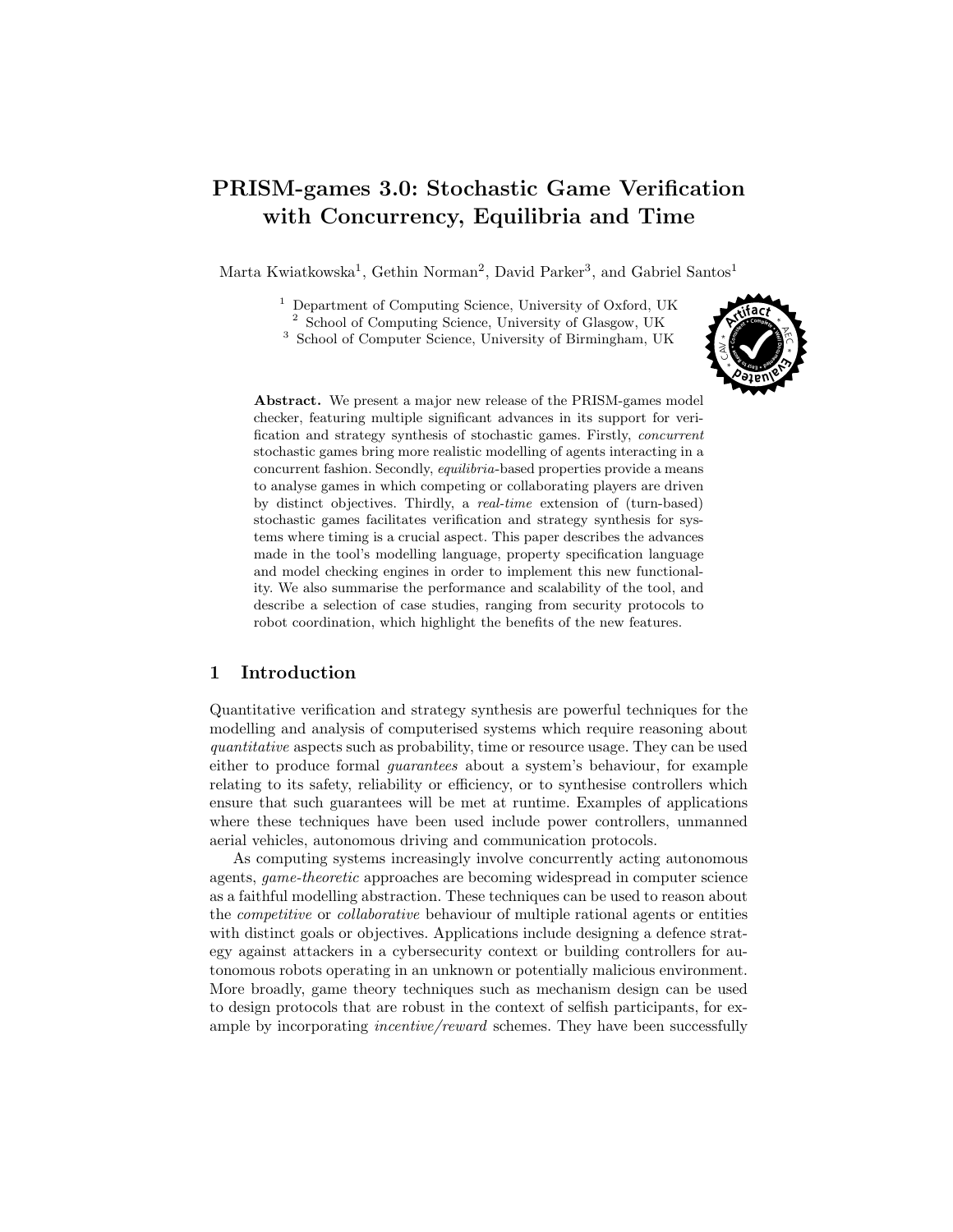#### 2 Kwiatkowska, Norman, Parker, Santos

deployed in diverse contexts such as network routing [\[29\]](#page-11-0), auction design [\[10\]](#page-10-0), public good provisioning [\[15\]](#page-10-1) and ranking or recommender systems [\[30\]](#page-11-1).

However, designing game-theoretic systems correctly is a challenge, in view of the complexity of behaviours arising from the interactions between autonomy, concurrency and quantitative rewards. This motivates the development of formal verification techniques to check their correctness and synthesise correct-byconstruction strategies for them. Furthermore, many of these applications require reasoning about *stochasticity*: protocols may employ randomisation, e.g., for reliable dissemination across a network, or to minimise the impact of information leakage to an observer; autonomous robots operate in uncertain environments and may use unreliable hardware components or noisy sensors; and data-driven systems such as ranking or navigation systems rely on learnt probabilistic models for their execution.

These challenges have inspired the development of PRISM-games [\[22\]](#page-11-2), a model checking tool for stochastic games. To date, it supports verification and strategy synthesis for turn-based stochastic multi-player games (TSGs) using a variety of objectives, expressed in the temporal logic rPATL (probabilistic alternating-time temporal logic with rewards) [\[8\]](#page-10-2). This allows specification of zero-sum objectives relating to one coalition of players trying to maximise a probabilistic or reward-based objective, while the remaining players form a second coalition trying to minimise the objective. It has also been extended to include (zero-sum) multi-objective properties and additional reward measures such as *long-run average* and *ratio reward*  $[22]$ . These methods have been successfully applied to several case studies such as autonomous vehicles, user-centric networks, temperature control and an aircraft electric power system [\[21,](#page-11-3)[32,](#page-11-4)[23\]](#page-11-5).

In this paper, we present PRISM-games 3.0, which significantly extends its predecessor's functionality in several ways [\[19](#page-11-6)[,20,](#page-11-7)[18\]](#page-10-3). First, it supports the modelling and analysis of concurrent stochastic multi-player games (CSGs). Previous versions of the tool supported TSGs, in which it is assumed that each state of the game is controlled by a specific player. CSGs allow players to make decisions simultaneously, without knowledge of each other's choices, providing a more realistic model of concurrent execution and decision making. For this, we extend the PRISM-games modelling language, allowing the user to specify concurrency and synchronisation among agents, as well as to associate rewards to either joint or single actions.

In the first instance, PRISM-games now supports verification and strategy synthesis for CSGs using zero-sum specifications in rPATL [\[19\]](#page-11-6), which we extend to accommodate instantaneous rewards. The second major addition to the tool is the possibility of reasoning about *equilibria-based* properties, which allow players to have distinct, not necessarily conflicting objectives. We extend rPATL to express properties relating to (subgame perfect) social-welfare optimal Nash equilibria (SWNE) [\[20\]](#page-11-7). This provides synthesis of strategies for all players (or coalitions) from which there is no incentive for any of them to unilaterally deviate in any state of the game, and where the combined probabilities or rewards are maximised (or minimised).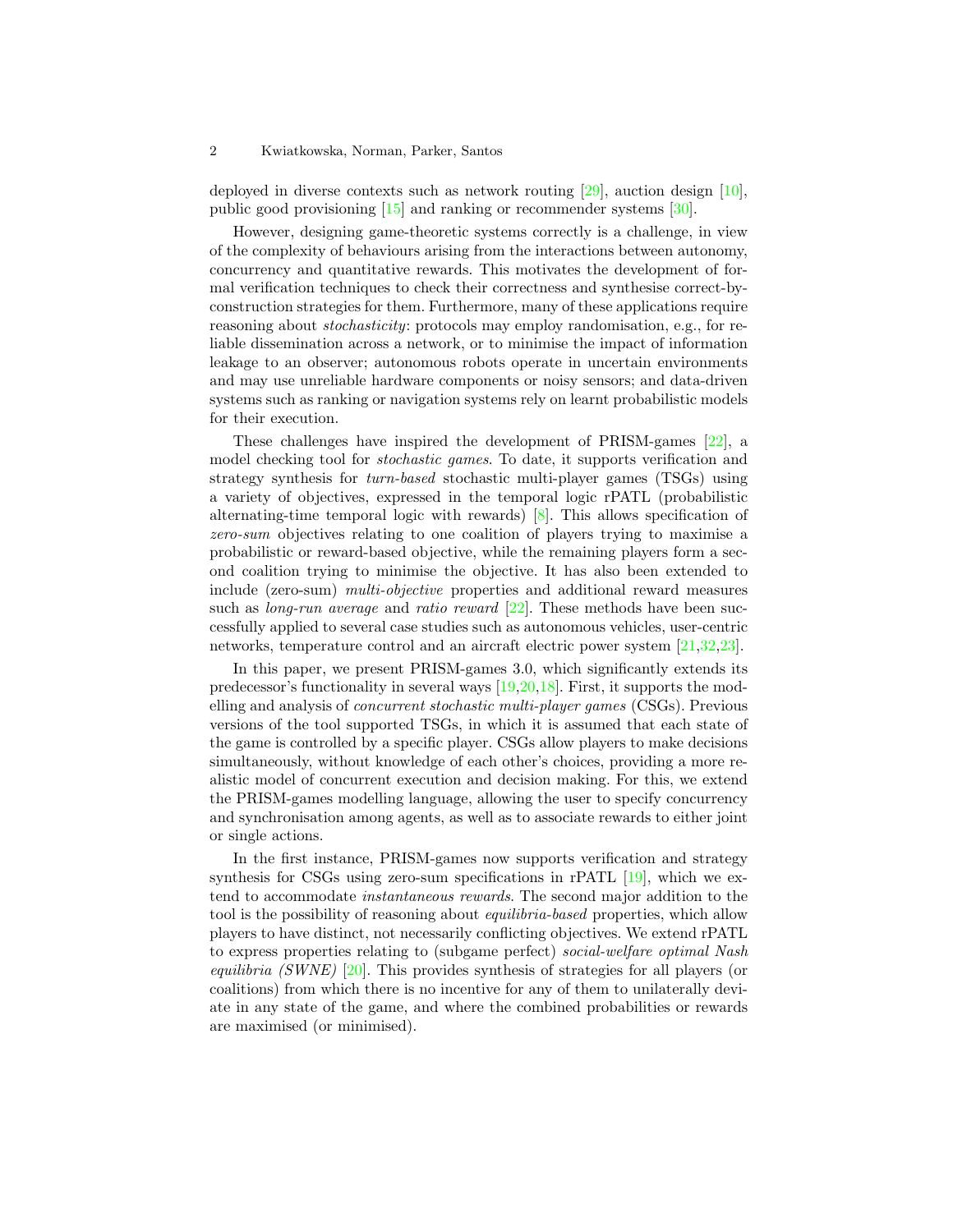Thirdly, PRISM-games now adds support for probabilistic timed multi-player games (TPTGs) [\[18\]](#page-10-3) (currently just the turn-based variant of the model). These extend stochastic multi-player games with real-valued clocks, in the style of (probabilistic) timed automata. This allows real-time aspects of a system to be more accurately modelled. Using the *digital clocks* approach  $[18]$ , timed models are automatically translated to discrete-time models in order to be verified.

In this paper, we describe the key enhancements made to the tool, notably to its modelling and property specification languages. We also summarise the results, algorithms and implementation of the verification and strategy synthesis techniques developed [\[19,](#page-11-6)[20,](#page-11-7)[18\]](#page-10-3) to support the new functionality. We then describe a selection of case studies which showcase the advantages of the new features, and summarise the performance and scalability of the tool.

PRISM-games is open source and runs on all major operating systems. It is available from the tool's website [\[34\]](#page-11-8). Supporting material for the paper, including a virtual machine that allows easy running of the tool and reproduction of the results presented in Section [4,](#page-6-0) can be found at [\[33\]](#page-11-9).

Related tools. Other model checking tools have been developed to provide support for games. For non-stochastic games, model checking tools such as PRALINE [\[5\]](#page-10-4), EAGLE [\[31\]](#page-11-10) and EVE [\[16\]](#page-10-5) support Nash equilibria [\[27\]](#page-11-11), as does MCMAS-SLK  $[6]$  via strategy logic. Uppaal STRATEGO  $[11]$  is a tool that uses machine learning, model checking and simulation for the synthesis of strategies for stochastic priced timed games. GAVS+  $[9]$  is a general-purpose tool for algorithmic game solving, supporting TSGs and (non-stochastic) concurrent games, but not CSGs. GIST  $[7]$  allows the analysis of  $\omega$ -regular properties on probabilistic games, but again focuses on turn-based, not concurrent, games. General purpose tools such as Gambit [\[26\]](#page-11-12) can compute a variety of equilibria but not for stochastic games.

## 2 Modelling and Property Specification Languages

#### 2.1 Modelling concurrent and timed games

The new features in PRISM-games 3.0 have required some significant enhancements to the language used to specify models. For the addition of real-time aspects (i.e., TPTGs), the changes are a straightforward combination of the existing language features for specifying TSGs in PRISM-games (player specifications and mapping of model states to them) and for probabilistic timed automata in PRISM (clock variables, module invariants, guards and clock resets). We therefore focus in this paper on the specification of CSGs, where the language changes are more fundamental.

PRISM-games has an existing language for specifying TSGs, which is an extension of the native PRISM modelling language [\[22\]](#page-11-2). Components of the system to be modelled are encapsulated as *modules*, whose states are defined by a set of finite-range variables and whose behaviour is specified using actionlabelled guarded commands. In a state, one or more modules can execute a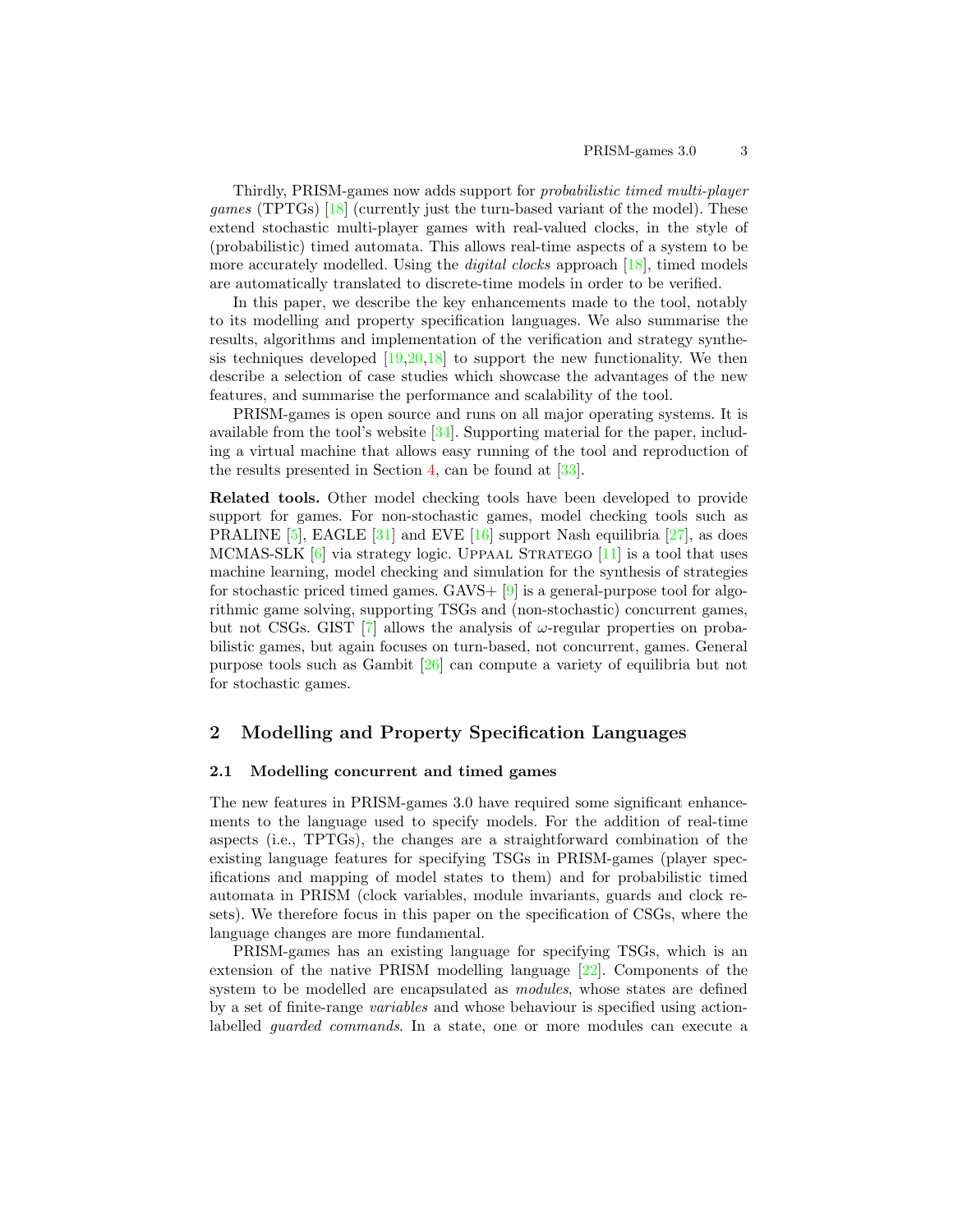```
1 csg
2 // Player specification
3 player p1 mac1 endplayer
4 player p2 mac2 endplayer
5 // Max energy per user
6 const int emax;
7 // User 1
8 module mac1
9 \begin{array}{|l|l|} 9 & \text{si} 1: [0..1] \text{ init } 0; // \text{ Has user } 1 \text{ sent?} \end{array}10 e1 : [O..emax] init emax; // Energy level of user 1<br>11 [w1] true -> (s1'=0); // Wait
12 [t1] e1 > 0 -> (s1'=c'?0:1) & (e1'=e1-1); // Transmit
13 endmodule
14 // Define second user using module renaming<br>15 module mac2 = mac1 [s1=s2 e1=e2 w1=w2 +
    module mac2 = mac1 [ s1 = s2, e1 = e2, w1 = w2, t1 = t2 ] endmodule
1 // Probability qi for transmission success when i users send<br>2 const double q1;
    const double q1;
3 const double q2 ;
    // Channel ( computes joint transmission probabilities)
    module channel
6 c : bool init false; // Did a collision occur during transmission?
             [t1,w2] true -> q1:(c' = false) + (1-q1):(c' = true); // User 1 transmits
              [w1, t2] true -> q1:(c' = false) + (1-q1):(c' = true); // User 2 transmits
9 [t1,t2] true -> q2:(c'=false) + (1-q2):(c'=true); // Both transmit<br>10 endmodule
    endmodule
    // Reward structures
2 rewards "mess1" // Number of messages sent by user 1
3 \mid \text{ } \text{s1=1} : 1;
4 endrewards
5 rewards " mess2 " // Number of messages sent by user 2
```

```
6 s2=1 : 1;endrewards
8 rewards "send2" // Number of times users 1 and 2 transmit simultaneously
9 [t1, t2] true : 1;
10 endrewards
```
Fig. 1: An example PRISM-games 3.0 CSG model of medium access control.

command to make a transition: if the guard (a predicate over state variables) is satisfied, the state can be modified (probabilistically) by applying the updates of the command. Multiple modules can execute simultaneously if their commands are labelled with the same action.

CSGs cannot naturally be modelled with this approach for several reasons: (i) players need to be able to concurrently choose between multiple commands with different action labels; (ii) the update performed by one player may be different depending on the action chosen by another player; (iii) when multiple players execute, variables may need to be updated according to an arbitrary probability distribution, rather than being limited to the product of separate distributions specified locally by individual modules.

Figure [1](#page-3-0) shows an example of the PRISM-games 3.0 modelling language, which we use to illustrate some of its new features. It models a probabilistic version of the medium access control problem, previously described in [\[5\]](#page-10-4). Two users share a communication channel. At each time step, user maci  $(i = 1,2)$ can choose between transmitting a message (ti) or waiting (wi). Variable si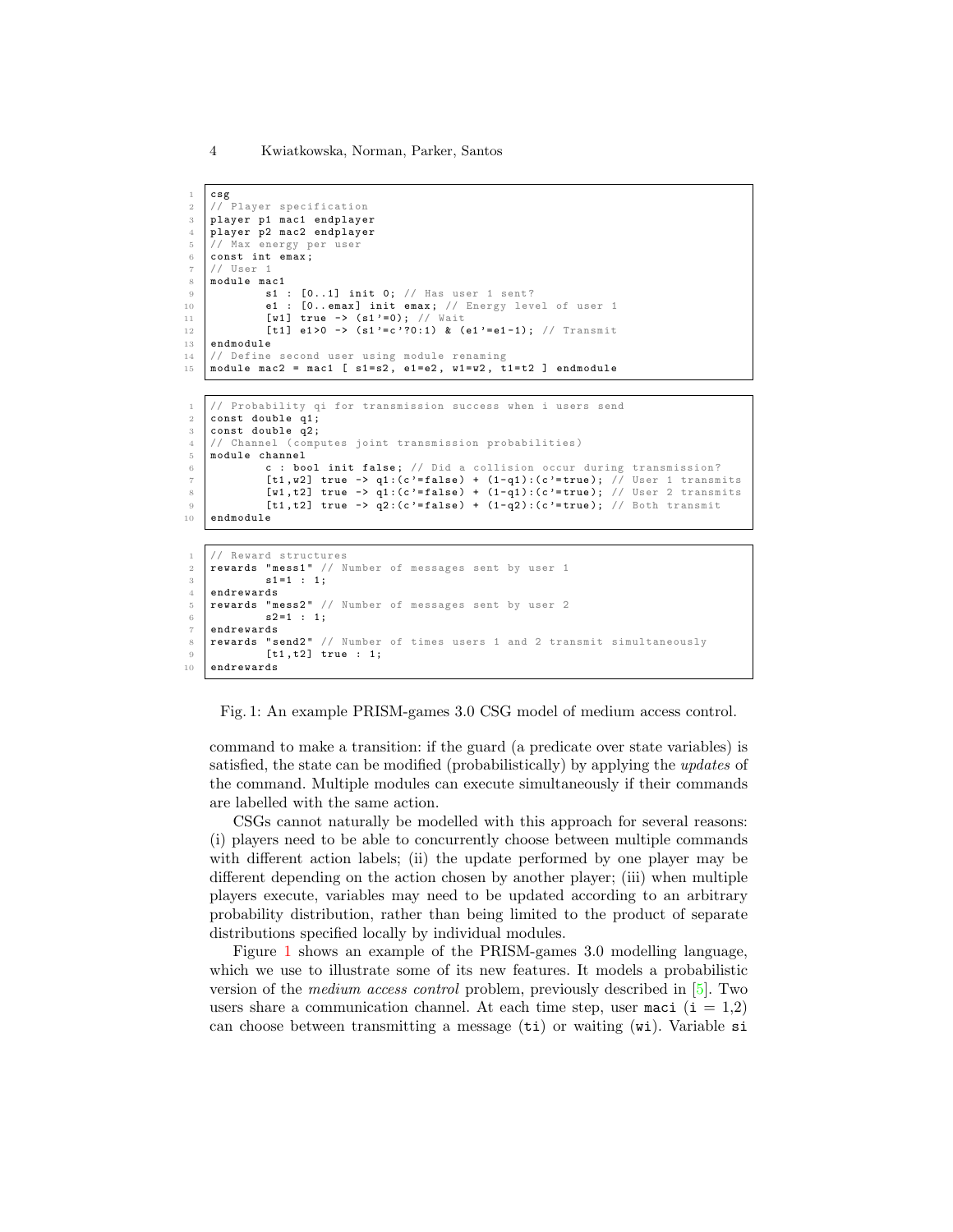tracks whether a user successfully sent its message in the last time step and ei represents its energy level: transmissions can only occur when energy is positive. A third component is the channel channel, modelled by Boolean variable c denoting whether a collision occurred on the last transmission attempt.

The first difference (with respect to modelling of TSGs) is the player specification: players are associated with modules (rather than states). In the example, module maci constitutes player i. Modules with no nondeterministic choice (like channel) do not need to be tied to a player.

In each state of the CSG, each player chooses between enabled commands of the corresponding modules; if no command is enabled, the player idles. The players move simultaneously so transitions are labelled with lists of action labels  $[a_1, \ldots, a_n]$ . So the guarded command notation is extended accordingly: note how the channel's behaviour depends on which actions the two users take (the same principle applies when specifying reward structures; see send2). Furthermore, variable updates within a command can now be dependent on the updated values of other variables, provided there are no cyclic dependencies. See for example  $(s_1)=c$ '?0:1), which updates s1 depending on whether there was a channel collision (reflected in  $c'$ , the updated value of c). We use this mechanism to model interference on the channel: module channel specifies a joint probability distribution which is used to update variables  $s1$  and  $s2$  simultaneously.

### 2.2 Property specification

PRISM-games 3.0 also extends the language used to specify properties for verification and strategy synthesis. The previous version already supported zero-sum queries for TSGs using the logic rPATL, which combines the game logic ATL with reward-based extensions of the probabilistic logic PCTL. Again, for the new real-time models, it is relatively easy to combine the existing rPATL notation with real-valued time bounds. So, we focus here on the case of CSGs, and in particular equilibria-based properties.

We compute values or synthesise strategies which are *social-welfare optimal* Nash equilibria (SWNE), i.e., which maximise (or minimise) the sum of the values associated to the objectives for each player, but from which there is no incentive for any of them to unilaterally deviate in any state of the game. We express such properties by adding to  $\text{rPATH}$  the  $+$  operator, which is then used to denote the sum of the values associated to both *bounded* and *unbounded* objectives.

When using the rewards operator in equilibria-based properties, we can reason about *cumulative*  $(C^{\le k})$ , *instantaneous*  $(I^{-k})$  and *expected reachability*  $(F)$ objectives. For properties with the probability operator, we support bounded and unbounded reachability using the temporal operators next  $(X)$ , eventually  $(F)$ and *until* (U). In order to express zero-sum properties for CSGs, we have implemented all the previous temporal operators for probabilistic queries and a subset of the rPATL operators reported in [\[8\]](#page-10-2) for reward-based queries, adding to that the instantaneous reward operator.

Finally, following the style of rPATL we separate players into coalitions with the syntax  $\langle\langle coalition \rangle\rangle$ , in order to specify the player or association of players for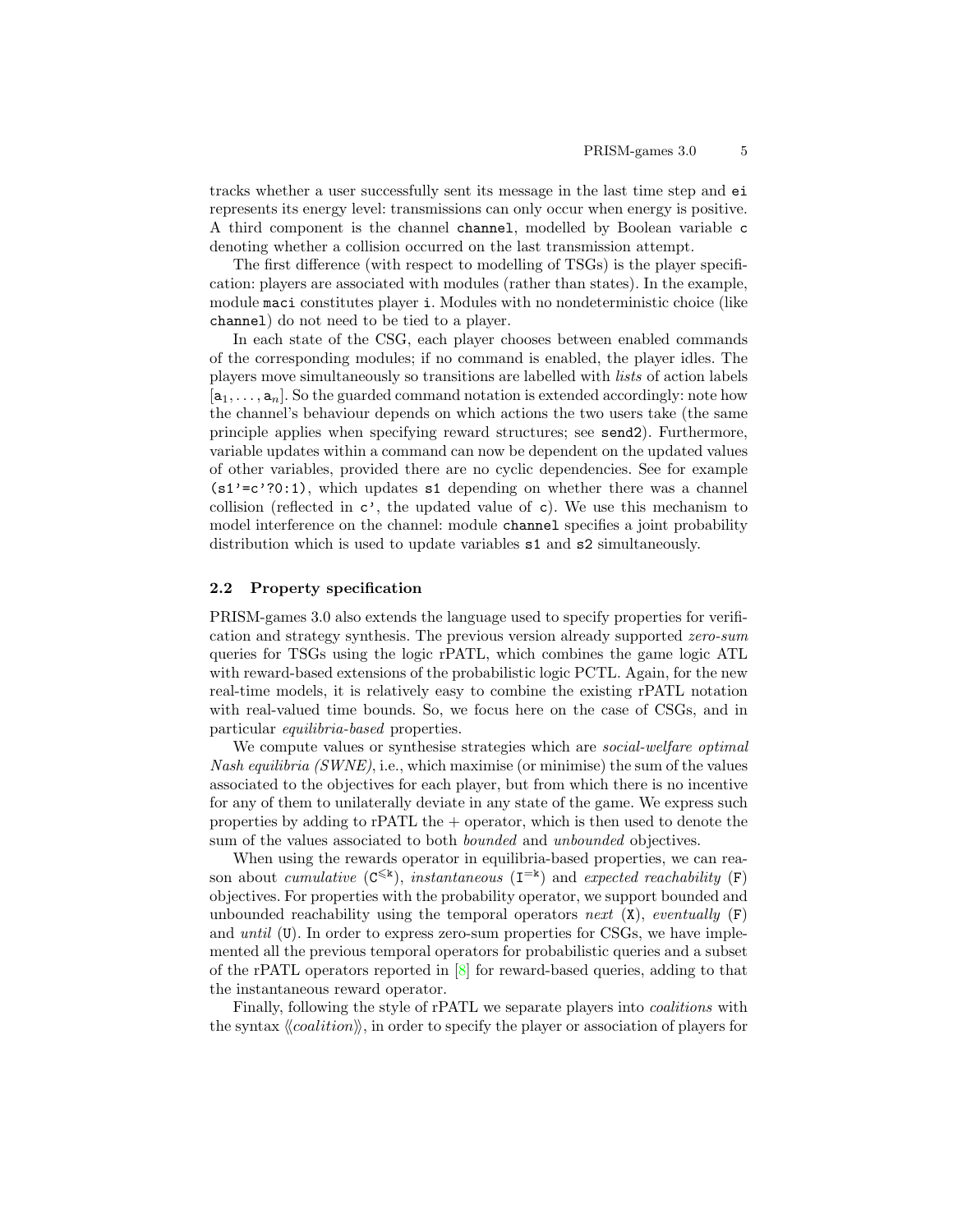#### 6 Kwiatkowska, Norman, Parker, Santos

which we seek to maximise or minimise the values for a given zero-sum property. For equilibria-based properties, given that we maximise/minimise the sum, we use the same operator to separate players in different coalitions using a colon, while players in the same coalition are separated by a comma.

The following are examples of both zero-sum and equilibria-based properties for the medium access CSG model described in Figure [1.](#page-3-0)

- $\langle \langle \mathbf{p1} \rangle \rangle$ P<sub>max=?</sub>[ s2=0 U s1=1] what is the maximum probability user 1 can ensure of being the first to transmit, regardless of the behaviour of user 2?
- $\langle \langle \mathbf{p2} \rangle \rangle R_{\geqslant 2.0}^{\text{mess2}}$  [F e2=0] can user 2 ensure the expected number of messages it sends before running out of energy is at least 2, whatever user does?
- $\langle \langle \mathsf{p1:p2} \rangle \rangle_{\text{max}\geq 2}(\mathsf{P}[\mathsf{F s1=}] + \mathsf{P}[\mathsf{F s2=}] \text{if each user's objective is to send}]$ their packet with the maximum probability, is it possible for them to collaborate and both transmit their packets with probability 1?
- $\langle \langle p1:p2 \rangle \rangle_{\text{max}=?}(P[s2=0 \text{ U s1=1}] + P[s1=0 \text{ U s2=1}]) \text{what is the sum of}$ SWNE values if each user tries to maximise the probability of being the first to successfully transmit?
- $\langle \langle \text{p1:p2} \rangle \rangle_{\text{max}=?} (R^{\text{mess1}}[F e1=0] + R^{\text{mess2}}[C^{\leq k}]) \text{what is the sum of SWNE}$ values if user 1 tries to maximise the expected number of packets before running out of energy and user 2 maximises the expected number of packets in the first  $k$  steps?

## 3 Verification and Strategy Synthesis Algorithms

#### 3.1 Zero-sum Properties for CSGs

When verifying zero-sum properties of CSGs, PRISM-games makes use of the model checking algorithms described in [\[19\]](#page-11-6), which were based on the methods formulated in [\[3](#page-10-10)[,2\]](#page-10-11). We rely on value iteration and classical convergence criteria to approximate/compute the values for all states of the game under study, and on solving a linear program to compute a minimax strategy at each state. This corresponds to solving a matrix game, which represents a one-shot zero-sum game for the actions of each player in a state. For unbounded properties, the solutions of the matrix games are used to synthesise an optimal (memoryless and randomised) strategy for each player. Prior to this numerical solution phase, we find and remove the states for which the optimal expected reward values are infinite by using the qualitative algorithms developed in [\[1\]](#page-10-12).

Our current implementation uses the LPsolve [\[24\]](#page-11-13) library to solve the matrix games at each state. CSGs are built and stored in a explicit-state fashion using an extension of PRISM's Java-implemented explicit (sparse-matrix based) engine.

#### 3.2 Equilibria-based Properties for CSGs

For equilibria-based properties of CSGs, PRISM-games implements the methods described in [\[20\]](#page-11-7). We rely on value iteration and backwards induction to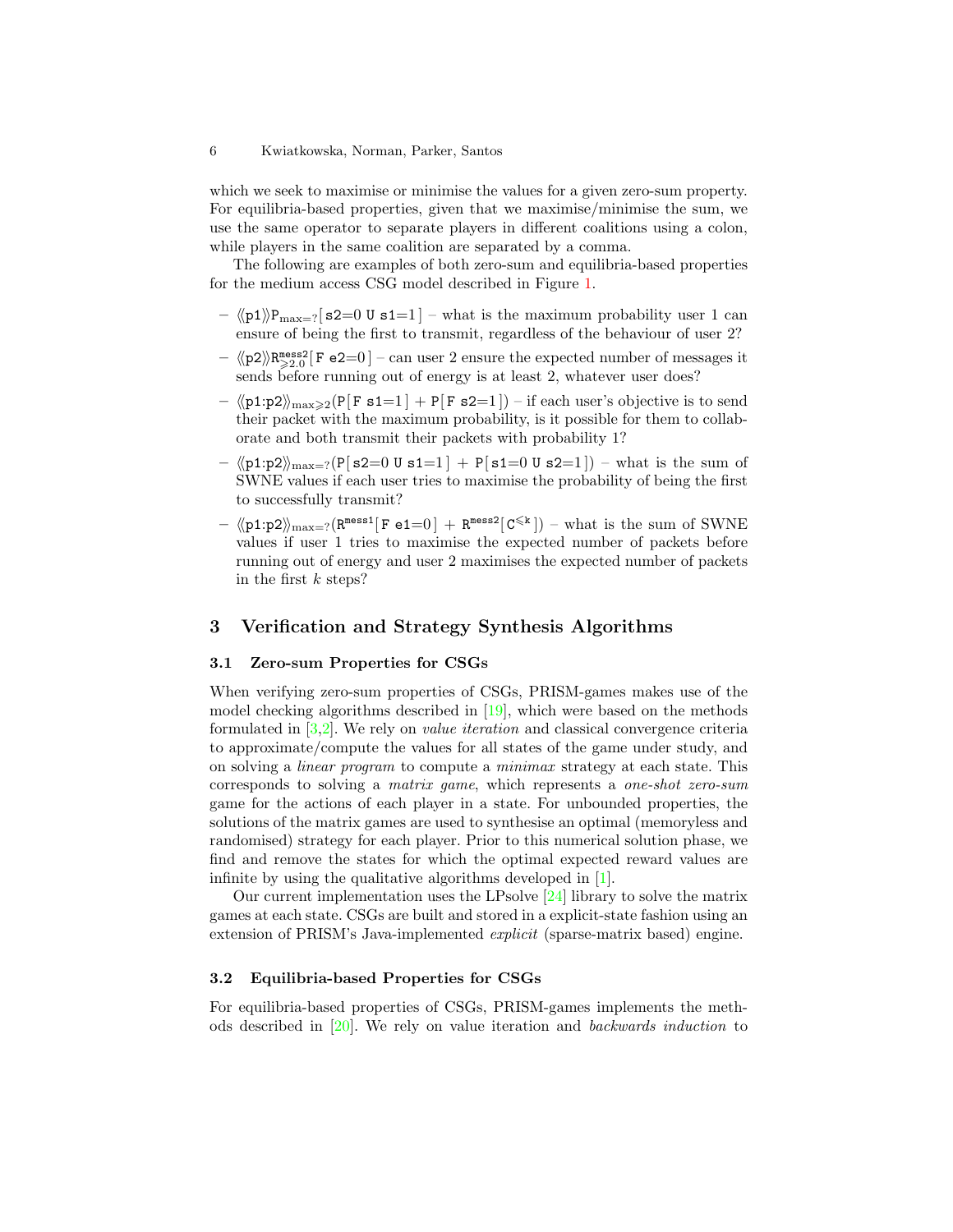approximate/compute values and synthesise strategies that are SWNE. For unbounded properties, we can only compute values that are  $\varepsilon$ -Nash equilibria, since Nash equilibria are not guaranteed to exist. At each state, we solve a *bimatrix* game, which is a representation of a one-shot nonzero-sum game and is a linear complementarity problem. We solve these games via labelled polytopes, finding all equilibria values through an SMT-based implementation, for which we use third-party SMT solvers  $Z3$  [\[12\]](#page-10-13) and Yices [\[13\]](#page-10-14). We make use of a precomputation step of finding and removing dominated strategies in order to minimise the number of calls to the solver.

Unlike zero-sum properties, the synthesised strategies for bounded and unbounded equilibria-based properties require (finite) memory. This is needed due to the fact that a player's choices may change once their objectives have been satisfied. We synthesise strategies by combining the strategy vectors computed for each bimatrix game and the strategy generated by computing optimal values for the MDP resulting from playing the game after either goal has been met. As we use value iteration to approximate values for infinite-horizon properties, we can only synthesise  $\varepsilon$ -Nash strategy profiles.

#### 3.3 Turn-based Probabilistic Timed Games

Verification and strategy synthesis of TPTGs relies on the algorithms from [\[18\]](#page-10-3), which use the *digital clocks* approach that has been a developed for a variety of real-time models. A translation, at the level of the PRISM-games modelling languages, automatically converts the problem of analysing a TPTG into one of solving a (discrete-time) TSG, for which PRISM-games's existing engines can be used. Time-bounded properties are handled by automatically integrating a timing clock into the model prior to translation. As in the rest of PRISM-games, TSGs are also built and solved using the Java-based explicit engine.

### <span id="page-6-0"></span>4 Case Studies and Experimental Results

The features added in PRISM-games 3.0 have been used for over 10 new case studies across a wide range of application domains, including computer security (intrusion detection, radio jamming, non-repudiation), communication protocols (medium access control, Aloha), incentive schemes for cooperative networking, multi-robot navigation problems and processor task scheduling. Details can be found in [\[19](#page-11-6)[,20](#page-11-7)[,18\]](#page-10-3) and on the case studies section of the PRISM-games website [\[35\]](#page-11-14). Supporting material is at [\[33\]](#page-11-9). In this section, we showcase four selected case studies that demonstrate the benefits of the tool's new functionality. We also include a discussion of the scalability and performance of the tool.

Future markets investor. This example models two investors playing against the stock market. Investors choose when to invest or to cash in, and the stock market can decide to bar investments at certain points; fluctuations in share values are modelled stochastically. PRISM-games can, for example, synthesise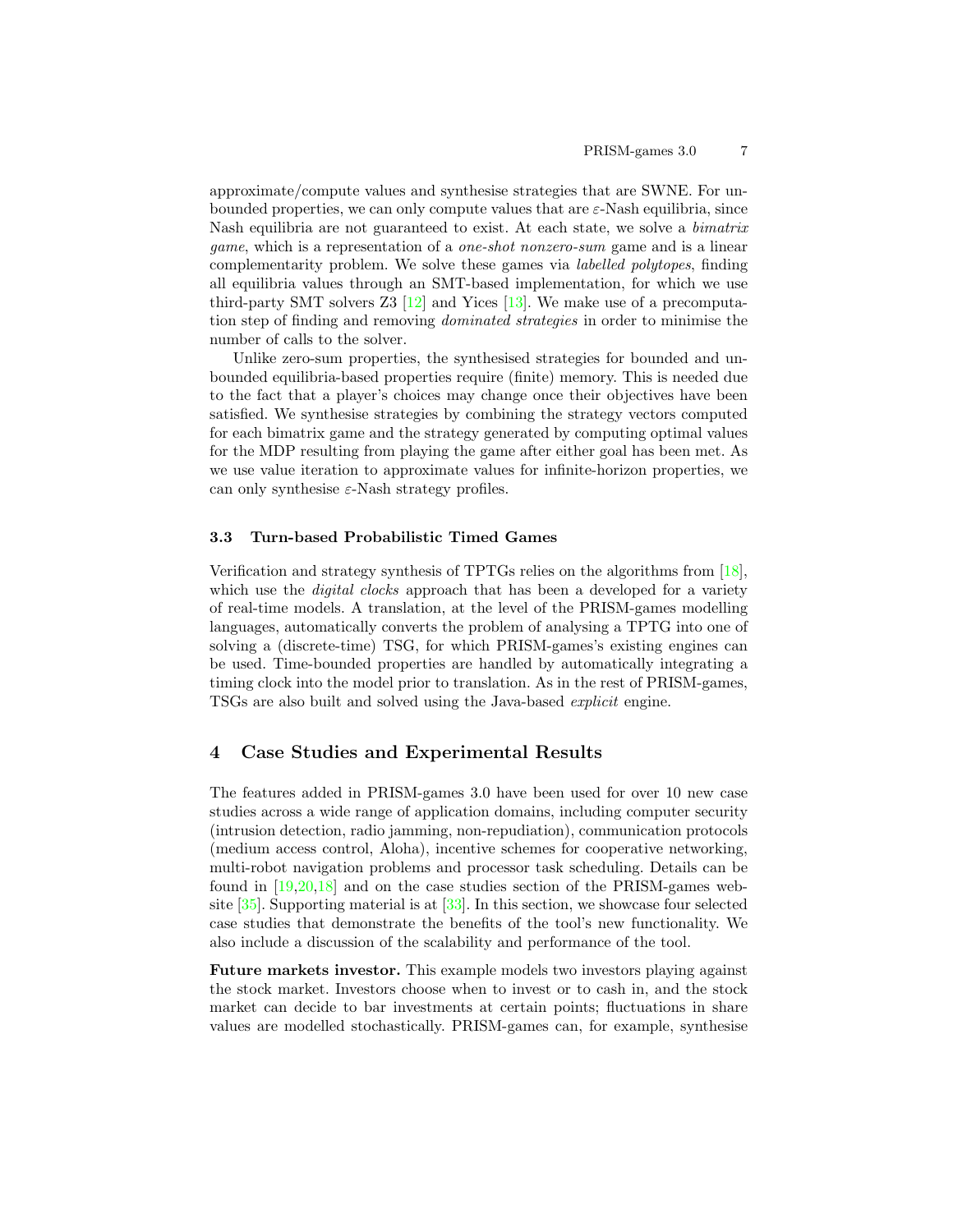<span id="page-7-0"></span>

(a) Future markets investor: avoiding unrealistic strategy choices using CSGs

(b) Robot coordination: using equilibria for mutually beneficial navigation plans



(c) Non-repudiation: Attack & defence (d) Public good game: Tuning incentive strategies in a timed, randomised protocol parameter f by synthesising equilibria

Fig. 2: Results illustrating the benefits of the new verification and strategy synthesis techniques implemented in PRISM-games 3.0; see Section [4](#page-6-0) for details.

optimal strategies for the two investors to maximise their expected joint profit over time, acting against the stock market which aims to minimise it.

Figure  $2(a)$  shows the results obtained for this property using both a turnbased stochastic game (TSG) and a concurrent stochastic game (CSG). The former leads to unrealistic modelling as the market can see the choices made by the investors and gain an unfair advantage: the values in the blue plot in Figure  $2(a)$  are artificially low. In the CSG model, using PRISM 3.0, decisions are taken simultaneously, yielding the correct strategies and values (red plot).

Robot coordination. Our next example models two robots navigating in opposite directions across a 10-by-10 grid as a CSG. Obstacles which hinder the robots as they move from location to location are modelled stochastically; and if the robots collide, both of them fail in their attempt to reach their goal. We use PRISM-games to find navigation strategies for the two robots, where each robot does not know the choice being made by the other at each step.

The objective for each robot is to navigate successfully, so we maximise the average probability (across the two robots) of success. Figure  $2(b)$  shows the best value that can be achieved within a fixed period of  $k$  moves across the grid. One robot aiming single-handedly to achieve this goal performs reasonably well (blue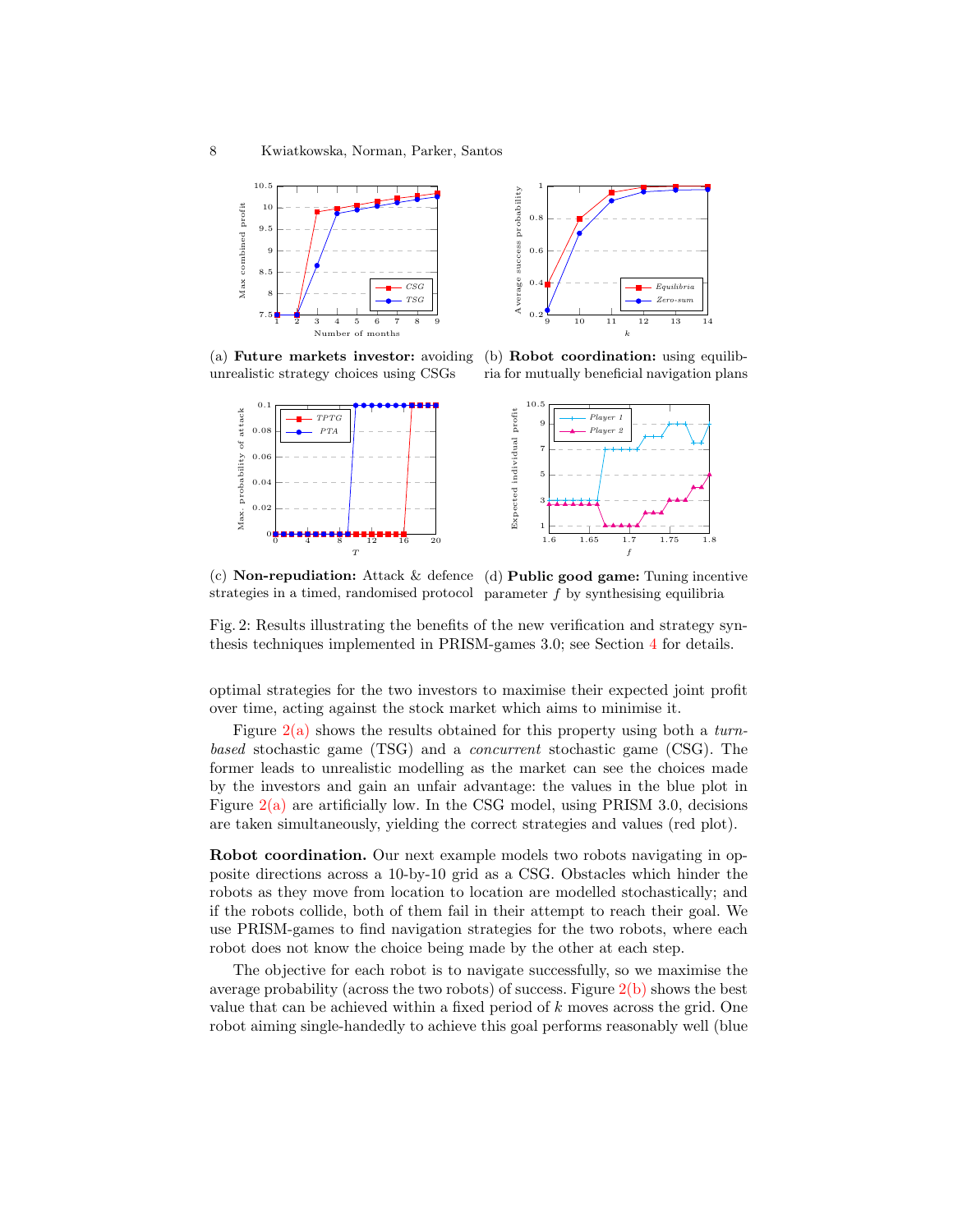plot), but we can achieve better collective performance by using PRISM-games to synthesise a (social welfare Nash) equilibrium strategy (red plot).

**Non-repudiation.** Next we consider a non-repudiation protocol  $[25]$ , which permits an originator  $O$  to transfer information to a recipient  $R$  while guaranteeing non-repudiation, i.e., that neither  $O$  nor  $R$  can deny that they participated in the transfer. Here, both probability (the protocol is randomised) and time (the protocol relies on acknowledgement time-outs) are essential ingredients for checking correctness. Furthermore, we model the two participants of the protocol as opposing players, resulting in a TPTG model.

To verify the protocol, we check the worst-case probability that a malicious recipient  $R$  can obtain the information being transferred within time  $T$ . This can be done with a PTA model (as in [\[28\]](#page-11-16)) but, with a timed game model, we can also analyse counter-strategies of the honest participant. The results (see Figure  $2(c)$ ) show that, while it is not possible to prevent the information being received, it is possible to delay it (the red plot shows lower probabilities for higher times). Note that the bound  $T$  is an actual time bound, unlike the examples above, where step-bounded properties measure the number of steps or rounds.

Public good game. Lastly, we show a new case study modelling a public good game, a well studied model of social choice in economics where participants repeatedly decide how much of an endowment to keep for themselves or to share it with the other players. The total shared by the players is boosted by a factor f in order to incentivise sharing and then divided equally between the players.

Figure  $2(d)$  shows results from a 2-player game, modelled as a CSG. Player choices are necessarily concurrent, to avoid cheating. We also need to use equilibria since the players have distinct individual goals (maximising personal expected profit). Figure  $2(d)$  shows the values for each player in a synthesised optimal (social welfare Nash) equilibrium for varying  $f$ . Changes in  $f$  affect both the resulting profit *and* potential inequalities between players in equilibria, indicating the subtleties involved when tuning parameters in an incentive mechanism and the usefulness of analysing this with PRISM-games.

Scalability and performance. Finally, we show some experimental results for a representative selection of larger examples, to give an indication of the scalability and performance of PRISM-games 3.0. Table [1](#page-9-0) shows a range of models (the first 4 are CSGs; the last is a TPTG), the statistics for each one (number of players, states, transitions) and the time taken to build and verify the model for some example properties on a 2.10 GHz Intel Xeon with 8GB of JVM memory.

Verification of CSGs is more computationally expensive than for TSGs supported in earlier versions of the tool, but PRISM-games 3.0 is able to build and analyse CSGs with more than 3 million states on relatively modest hardware. The majority of the time is spent solving (bi)matrix games, which is done repeatedly for all states of the model. Hence, the number of choices per state, which dictates the size of these games, has a greater impact on performance than for TSGs. Unsurprisingly, equilibria properties are slower than zero-sum ones. For both types of property, the number of players in the game does not have a major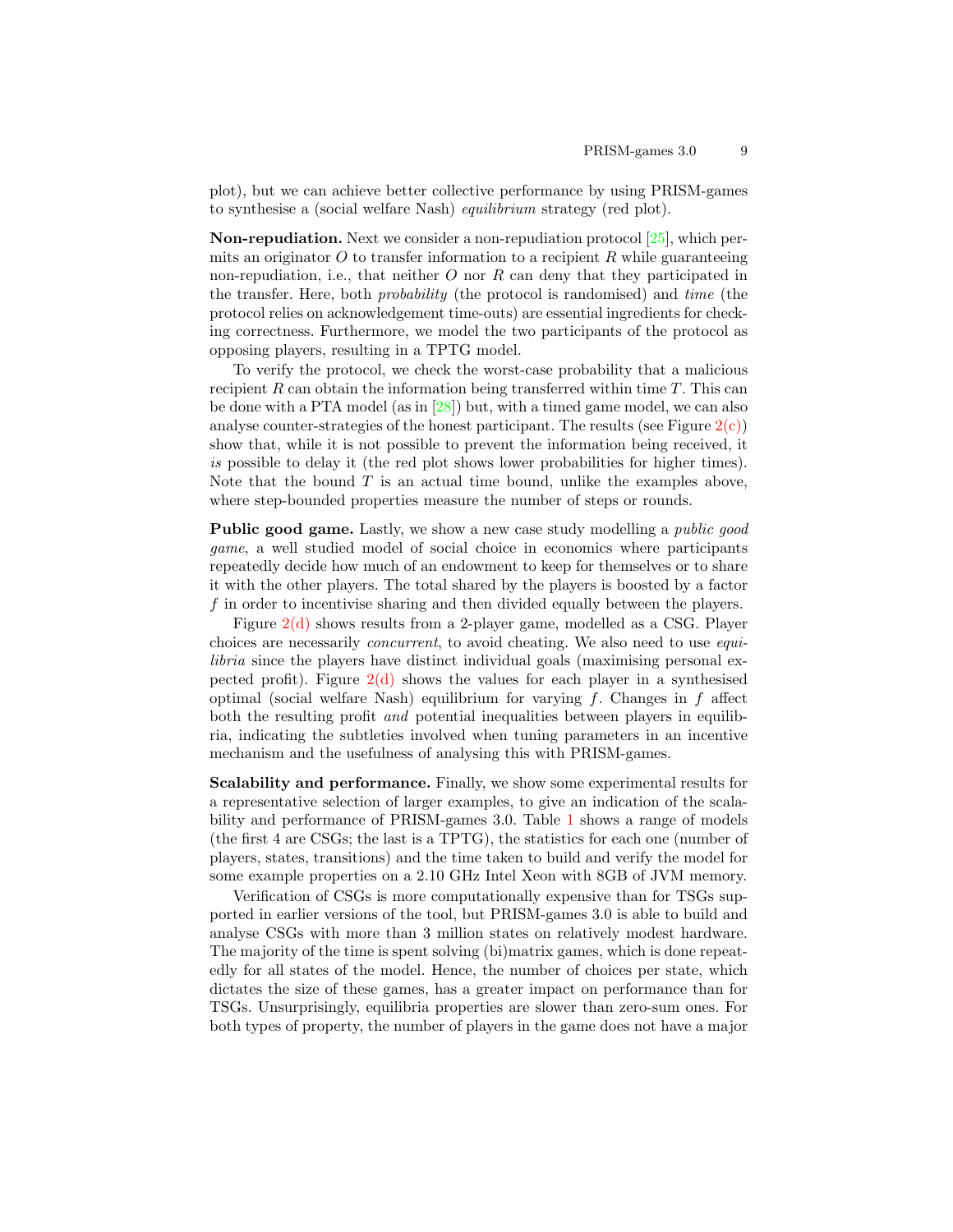<span id="page-9-0"></span>

|                                    |                | <b>States</b>           | Constr. |                                                                                                                               | Verif.  |
|------------------------------------|----------------|-------------------------|---------|-------------------------------------------------------------------------------------------------------------------------------|---------|
| Case study                         | Players        |                         |         | Property                                                                                                                      |         |
|                                    |                | Transitions time(s)     |         |                                                                                                                               | time(s) |
| Robot<br>coordination              | $\overline{2}$ | 159,202<br>10,765,010   | 30.94   | $\langle\langle p_1 \rangle \rangle$ P <sub>max=?</sub> [ $\neg$ c U <sup><math>\leq k</math></sup> g <sub>1</sub> ]          | 114.5   |
|                                    | $\mathbf{2}$   | 159,202<br>10,765,010   | 39.00   | $\langle p_1:p_2\rangle\}_{\max=?} (P[\neg c \mathbf{U}^{\leq k} \mathbf{g}_1] + P[\neg c \mathbf{U}^{\leq k} \mathbf{g}_2])$ | 1,080   |
| <i>Future markets</i><br>investors | 3              | 1,398,441<br>7,374,616  | 51.2    | $\langle\langle i_1\rangle\rangle R_{\text{max}-2}$ $\lceil F^c \text{ cashed}_1 \rceil$                                      | 1,030   |
|                                    | 3              | 478,761<br>2,265,560    | 13.47   | $\langle \langle i_1 : i_2 \rangle \rangle_{\text{max}=?} (R[F c_1] + R[F c_2])$                                              | 13,110  |
| $User\text{-}centric$<br>networks  | 7              | 2,993,308<br>11,392,196 | 198.6   | $\langle \langle user \rangle \rangle R_{\text{max}-2}$ $\lceil F^c \text{ services} = K \rceil$                              | 1,061   |
| Aloha                              | 3              | 556,168<br>2,401,113    | 15.7    | $\langle\langle p_2, p_3 \rangle \rangle R_{\text{min}=2}$ F sent <sub>2.3</sub>                                              | 317.8   |
|                                    | 3              | 3,334,681<br>17,834,254 | 146.1   | $\langle \langle p_1 : p_2, p_3 \rangle \rangle_{\min} = ?(R[F s_1] + R[F s_{2,3}])$                                          | 3.129   |
| Task graph<br>scheduling           | $\overline{2}$ | 659,948<br>1,798,198    | 11.16   | $\langle \langle \mathit{sched} \rangle \rangle R_{\text{max}-2}$ [F done]                                                    | 89.7    |

Table 1: Model statistics for some of the case studies.

impact since they are grouped into coalitions yielding a 2-player game to solve. For TPTGs, the digital clocks translation is fast since it is done syntactically, and then a TSG is solved whose size depends on several factors, primarily the number of locations and the magnitude of any time bound in the property.

## 5 Conclusions

We have presented PRISM-games 3.0, which adds three major new features: (i) concurrent stochastic games; (ii) synthesis of equilibria; and (iii) timed probabilistic games. The usefulness of these has been illustrated on several newly created or extended applications.

CSGs are considerably more expensive to solve than their turn-based counterparts and a key challenge is efficiently solving the matrix game at each state, which is itself a non-trivial optimisation problem. For equilibria, the main difficulty is finding an optimal equilibrium, which currently relies on iteratively restricting the solution search space. Both problems are sensitive to the limitations and issues of floating-point arithmetic, particularly equilibria computation, and might benefit from arbitrary precision representations. Recent research has also pointed out the shortcomings of only using a lower bound approximation as a stopping criterion for value iteration, as it can lead to inaccuracies [\[4,](#page-10-15)[14,](#page-10-16)[17\]](#page-10-17). The impact of similar issues on model checking for games is still to be studied.

A range of further challenges exist for future work. These include providing support for multi-coalitional properties and implementing other techniques for equilibria computation. For timed games, we plan to investigate concurrent variants, and also zone-based solution techniques. More broadly speaking, partial information variants of games would be a useful addition.

Acknowledgements. This project has received funding from the European Research Council (ERC) under the European Union's Horizon 2020 research and innovation programme (grant agreement No. 834115) and the EPSRC Programme Grant on Mobile Autonomy (EP/M019918/1).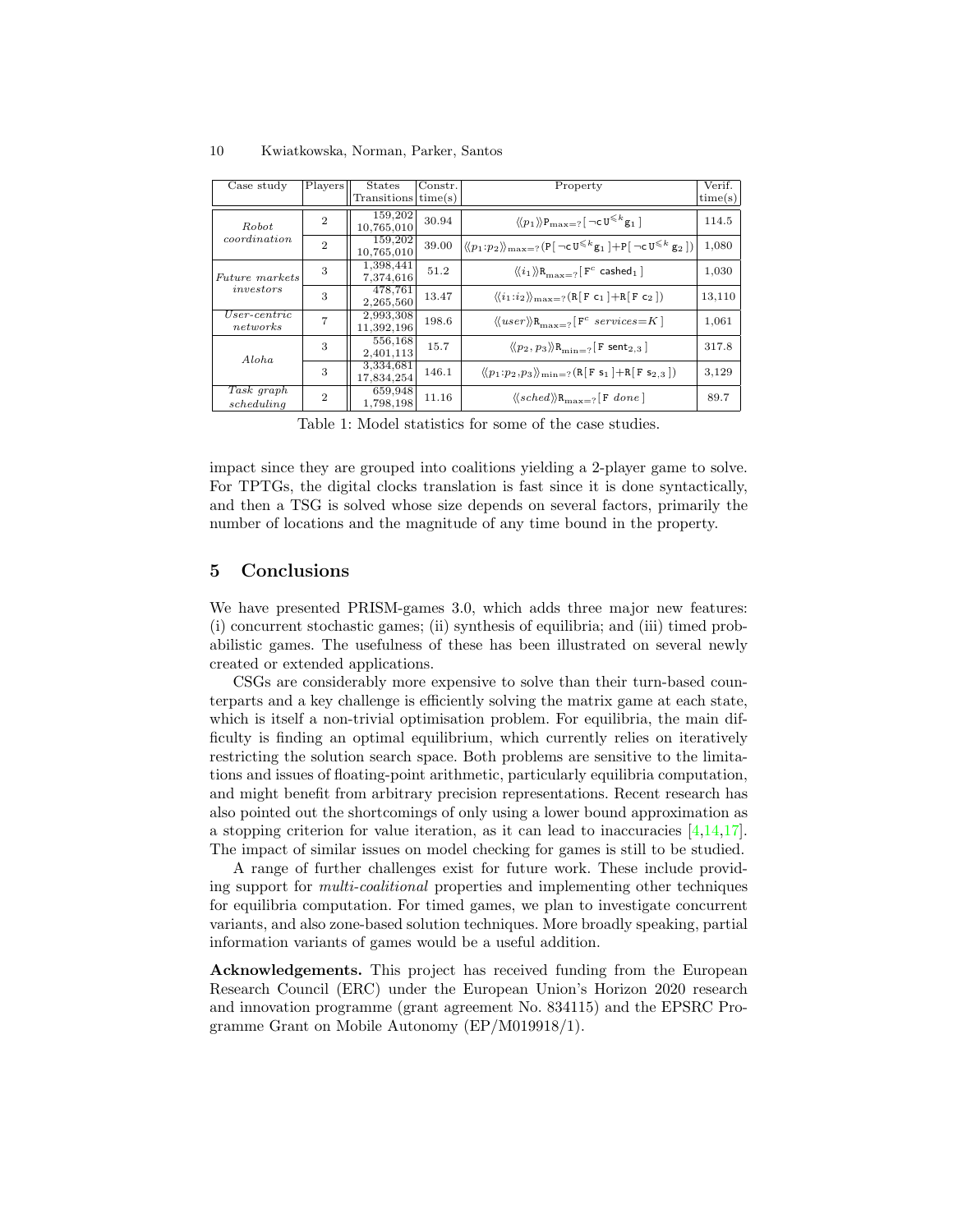# References

- <span id="page-10-12"></span>1. de Alfaro, L., Henzinger, T.: Concurrent omega-regular games. In: LICS'00, pp. 141–154 (2000)
- <span id="page-10-11"></span>2. de Alfaro, L., Henzinger, T., Kupferman, O.: Concurrent reachability games. Theoretical Computer Science 386(3), 188–217 (2007)
- <span id="page-10-10"></span>3. de Alfaro, L., Majumdar, R.: Quantitative solution of omega-regular games. Journal of Computer and System Sciences 68(2), 374–397 (2004)
- <span id="page-10-15"></span>4. Baier, C., Klein, J., Leuschner, L., Parker, D., Wunderlich, S.: Ensuring the reliability of your model checker: Interval iteration for Markov decision processes. In: Proc. CAV'17, LNCS, vol. 10426, pp. 160–180. Springer (2017)
- <span id="page-10-4"></span>5. Brenguier, R.: PRALINE: A tool for computing Nash equilibria in concurrent games. In: Proc. CAV'13, LNCS, vol. 8044, pp. 890–895. Springer (2013)
- <span id="page-10-6"></span>6. Čermák, P., Lomuscio, A., Mogavero, F., Murano, A.: MCMAS-SLK: A model checker for the verification of strategy logic specifications. In: Proc. CAV'14, LNCS, vol. 8559, pp. 525–532. Springer (2014)
- <span id="page-10-9"></span>7. Chatterjee, K., Henzinger, T., Jobstmann, B., Radhakrishna, A.: GIST: A solver for probabilistic games. In: Proc. CAV'10, LNCS, vol. 6174, pp. 665–669. Springer  $(2010)$ . [pub.ist.ac.at/gist/](http://pub.ist.ac.at/gist/)
- <span id="page-10-2"></span>8. Chen, T., Forejt, V., Kwiatkowska, M., Parker, D., Simaitis, A.: Automatic verification of competitive stochastic systems. Formal Methods in System Design 43(1), 61–92 (2013)
- <span id="page-10-8"></span>9. Cheng, C., Knoll, A., Luttenberger, M., Buckl, C.: GAVS+: An open platform for the research of algorithmic game solving. In: Proc. TACAS'11, LNCS, vol. 6605, pp. 258–261. Springer (2011). [sourceforge.net/projects/gavsplus/](https://sourceforge.net/projects/gavsplus/)
- <span id="page-10-0"></span>10. Cramton, P., Shoham, Y., Steinberg, R.: An overview of combinatorial auctions. SIGecom Exchanges 7, 3–14 (2007)
- <span id="page-10-7"></span>11. David, A., Jensen, P., Larsen, K., Mikučionis, M., Taankvist, J.: UPPAAL STRATego. In: Proc. TACAS'15, LNCS, vol. 9035, pp. 206–211. Springer (2015). [peo](https://people.cs.aau.dk/~marius/stratego/index.html)[ple.cs.aau.dk/ marius/stratego/](https://people.cs.aau.dk/~marius/stratego/index.html)
- <span id="page-10-13"></span>12. De Moura, L., Bjørner, N.: Z3: An efficient SMT solver. In: Proc. TACAS'08, LNCS, vol. 4963, pp. 337–340. Springer (2008). [github.com/Z3Prover/z3](https://github.com/Z3Prover/z3)
- <span id="page-10-14"></span>13. Dutertre, B.: Yices 2.2. In: A. Biere, R. Bloem (eds.) Proc CAV'14, LNCS, vol. 8559, pp. 737–744. Springer (2014). [yices.csl.sri.com](https://yices.csl.sri.com/)
- <span id="page-10-16"></span>14. Haddad, S., Monmege, B.: Interval iteration algorithm for MDPs and IMDPs. Theoretical Computer Science 735, 111–131 (2018)
- <span id="page-10-1"></span>15. Hauser, O., Hilbe, C., Chatterjee, K., Nowak, M.: Social dilemmas among unequals. Nature 572, 524–527 (2019)
- <span id="page-10-5"></span>16. J. Gutierrez, J., Najib, M., Perelli, G., Wooldridge, M.: Eve: A tool for temporal equilibrium analysis. In: Proc. ATVA'18, LNCS, vol. 11138, pp. 551–557. Springer (2018). [github.com/eve-mas/eve-parity]( https://github.com/eve-mas/eve-parity)
- <span id="page-10-17"></span>17. Kelmendi, E., Krämer, J., Kretínský, J., Weininger, M.: Value iteration for simple stochastic games: Stopping criterion and learning algorithm. In: Proc. CAV'18, LNCS, vol. 10981, pp. 623–642. Springer (2018)
- <span id="page-10-3"></span>18. Kwiatkowska, M., Norman, G., Parker, D.: Verification and control of turn-based probabilistic real-time games. In: The Art of Modelling Computational Systems: A Journey from Logic and Concurrency to Security and Privacy (Essays Dedicated to Catuscia Palamidessi on the Occasion of Her 60th Birthday), LNCS, vol. 11760, pp. 379–396. Springer (2019)